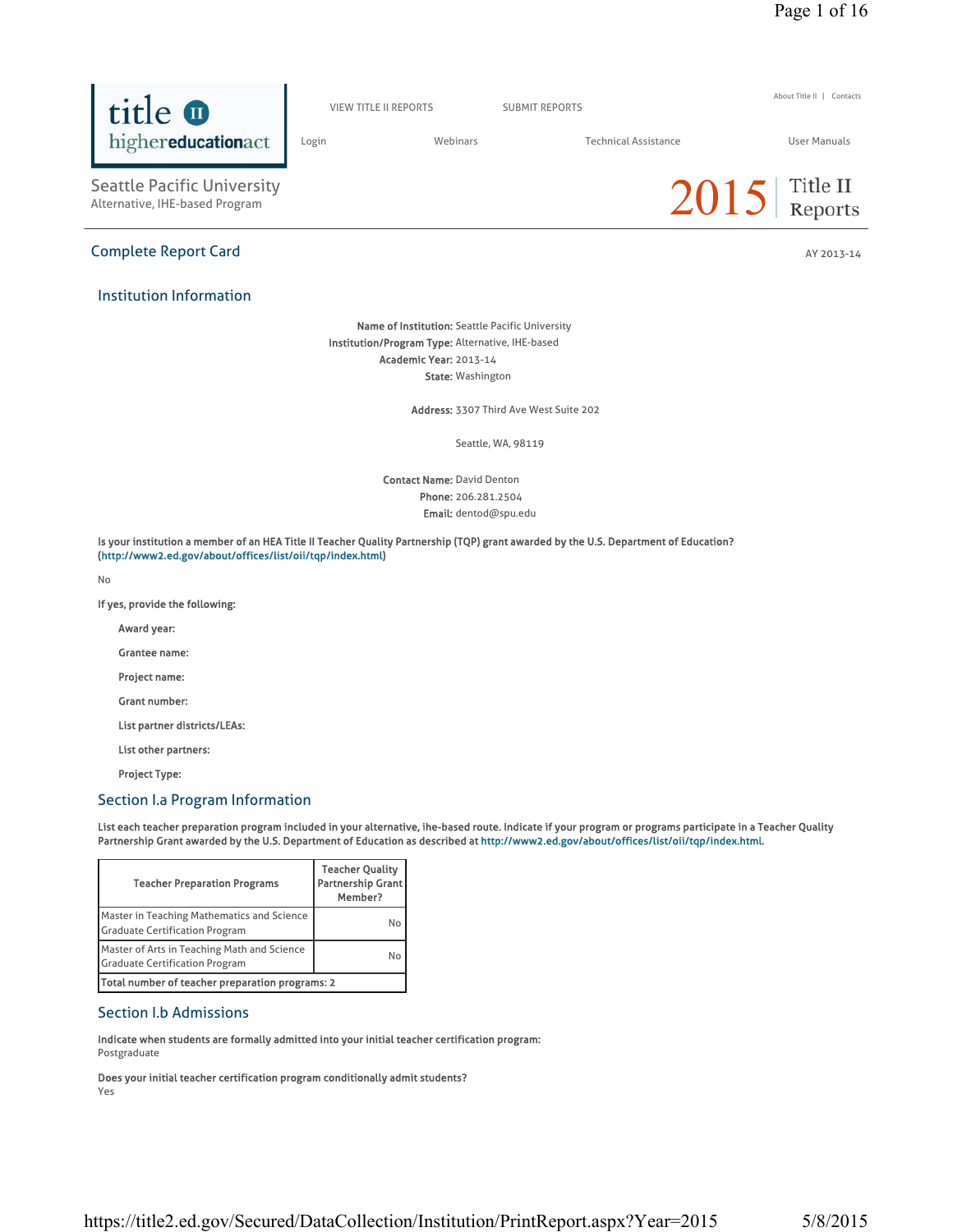y and the second contract of the second contract of the second contract of the second contract of the second c https://spu.edu/academics/school-of-education/graduate-programs/certification-programs/arc-low-res-r

#### Please provide any additional comments about or exceptions to the admissions information provided above:

Alternate Routes to Certification (ARC) is an Alternative IHE graduate certification program. ARC students who do not have all application information complete may be admitted on a probation condition. All application information must be satisfactorily completed before enrolling for coursework or student teaching.

### Section I.b Undergraduate Requirements

#### Please provide the following information about your teacher preparation program's entry and exit requirements. (§205(a)(1)(C)(i))

#### Are there initial teacher certification programs at the undergraduate level?

No

#### If yes, for each element listed below, indicate if it is required for admission into or exit from any of your teacher preparation program(s) at the Undergraduate level.

| <b>Element</b>                                                          | <b>Required for Entry</b> | <b>Required for Exit</b> |
|-------------------------------------------------------------------------|---------------------------|--------------------------|
| Transcript                                                              | Data not reported         | Data not reported        |
| Fingerprint check                                                       | Data not reported         | Data not reported        |
| Background check                                                        | Data not reported         | Data not reported        |
| Minimum number of courses/credits/semester hours completed              | Data not reported         | Data not reported        |
| Minimum GPA                                                             | Data not reported         | Data not reported        |
| Minimum GPA in content area coursework                                  | Data not reported         | Data not reported        |
| Minimum GPA in professional education coursework                        | Data not reported         | Data not reported        |
| Minimum ACT score                                                       | Data not reported         | Data not reported        |
| Minimum SAT score                                                       | Data not reported         | Data not reported        |
| Minimum basic skills test score                                         | Data not reported         | Data not reported        |
| Subject area/academic content test or other subject matter verification | Data not reported         | Data not reported        |
| Recommendation(s)                                                       | Data not reported         | Data not reported        |
| Essay or personal statement                                             | Data not reported         | Data not reported        |
| Interview                                                               | Data not reported         | Data not reported        |
| Other                                                                   | Data not reported         | Data not reported        |

What is the minimum GPA required for admission into the program?

What was the median GPA of individuals accepted into the program in academic year 2013-14

What is the minimum GPA required for completing the program?

What was the median GPA of individuals completing the program in academic year 2013-14

Please provide any additional comments about the information provided above:

### Section I.b Postgraduate Requirements

Please provide the following information about your teacher preparation program's entry and exit requirements. (§205(a)(1)(C)(i))

Are there initial teacher certification programs at the postgraduate level?

Yes

If yes, for each element listed below, indicate if it is required for admission into or exit from any of your teacher preparation program(s) at the Postgraduate level.

| <b>Element</b>                                                          | <b>Required for Entry Required for Exit</b> |           |
|-------------------------------------------------------------------------|---------------------------------------------|-----------|
| Transcript                                                              | Yes                                         | Yes       |
| Fingerprint check                                                       | Yes                                         | Yes       |
| <b>Background check</b>                                                 | Yes                                         | Yes       |
| Minimum number of courses/credits/semester hours completed              | Yes                                         | Yes       |
| Minimum GPA                                                             | Yes                                         | Yes       |
| Minimum GPA in content area coursework                                  | Yes                                         | Yes       |
| Minimum GPA in professional education coursework                        | No                                          | Yes       |
| Minimum ACT score                                                       | <b>No</b>                                   | <b>No</b> |
| Minimum SAT score                                                       | No                                          | No        |
| Minimum basic skills test score                                         | Yes                                         | Yes       |
| Subject area/academic content test or other subject matter verification | Yes                                         | Yes       |
|                                                                         |                                             |           |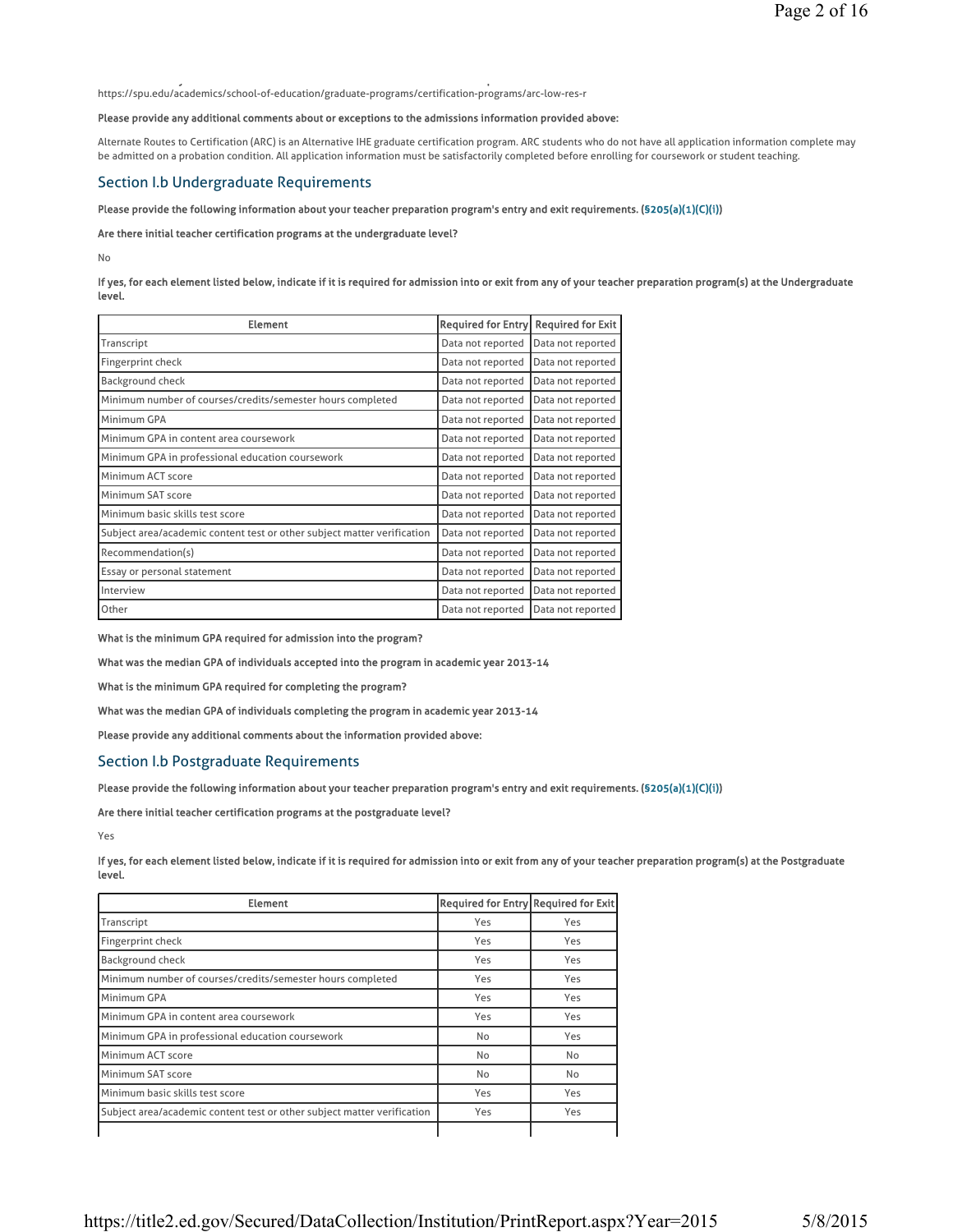| $\sim$ $\sim$                      |     |     |
|------------------------------------|-----|-----|
| <b>Essay or personal statement</b> | Yes | No  |
| <b>Interview</b>                   | Yes | No  |
| Other Passing scores for edTPA     | No  | Yes |

What is the minimum GPA required for admission into the program?

3

What was the median GPA of individuals accepted into the program in academic year 2013-14

3.43

What is the minimum GPA required for completing the program?

3

What was the median GPA of individuals completing the program in academic year 2013-14

3.96

Please provide any additional comments about the information provided above:

### Section I.c Enrollment

Provide the number of students in the teacher preparation program in the following categories. Note that you must report on the number of students by ethnicity and race separately. Individuals who are non-Hispanic/Latino will be reported in one of the race categories. Also note that individuals can belong to one or more racial groups, so the sum of the members of each racial category may not necessarily add up to the total number of students enrolled.

For the purpose of Title II reporting, an enrolled student is defined as a student who has been admitted to a teacher preparation program, but who has not completed the program during the academic year being reported. An individual who completed the program during the academic year being reported is counted as a program completer and not an enrolled student.

#### Additional guidance on reporting race and ethnicity data.

| Total number of students enrolled in 2013-14:          | $\sqrt{62}$     |
|--------------------------------------------------------|-----------------|
| Unduplicated number of males enrolled in 2013-14:      | 16 <sup>1</sup> |
| Unduplicated number of females enrolled in 2013-14: 46 |                 |

| 2013-14                                    | Number enrolled |
|--------------------------------------------|-----------------|
| Ethnicity                                  |                 |
| Hispanic/Latino of any race:               | $\mathcal{P}$   |
| Race                                       |                 |
| American Indian or Alaska Native:          | $\Omega$        |
| Asian:                                     | ス               |
| <b>Black or African American:</b>          | 1               |
| Native Hawaiian or Other Pacific Islander: | 1               |
| White:                                     | 56              |
| Two or more races:                         |                 |

#### Section I.d Supervised Clinical Experience

#### Provide the following information about supervised clinical experience in 2013-14.

| Average number of clock hours of supervised clinical experience required prior to student teaching              |      |
|-----------------------------------------------------------------------------------------------------------------|------|
| Average number of clock hours required for student teaching                                                     | 1350 |
| Average number of clock hours required for mentoring/induction support                                          | 30   |
| Number of full-time equivalent faculty supervising clinical experience during this academic year                |      |
| [Number of adjunct faculty supervising clinical experience during this academic year (IHE and PreK-12 staff) 21 |      |
| Number of students in supervised clinical experience during this academic year                                  | 63   |

### Please provide any additional information about or descriptions of the supervised clinical experiences:

The clock hours noted above are program averages. Following

is a detailed listing of the student teaching requirements by program and/or endorsement.

•Our alternative teacher certification/endorsement program is a year-long program that involves integration of coursework with a yearlong practicum, averaging 1350 of student teaching.

### Section I.e Teachers Prepared by Subject Area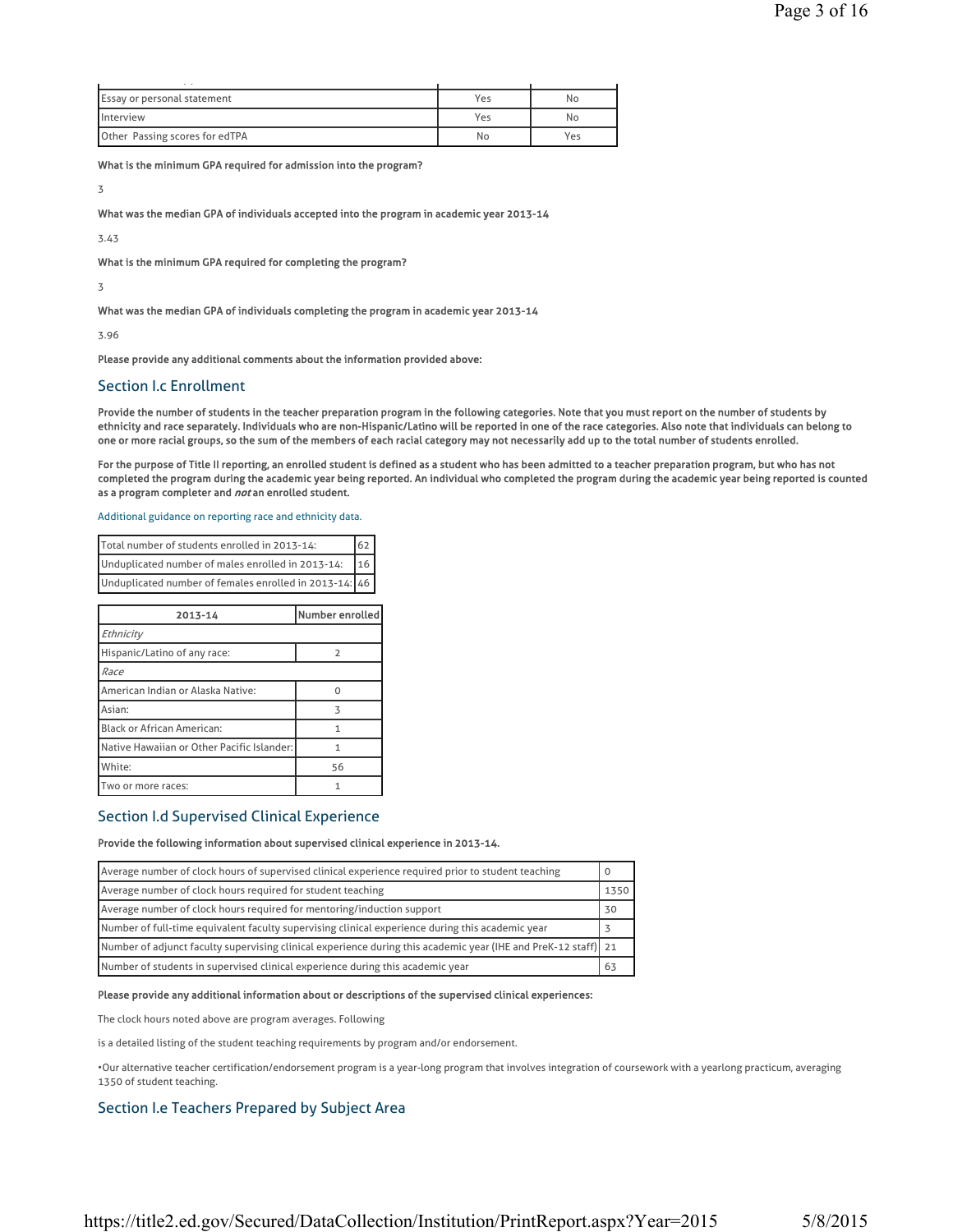p pp y j y 3 pp y 3 pp y 3 pp y 3 pp y 3 pp y 3 pp y 3 pp y 3 pp y 3 pp y 3 pp y 3 pp y 3 pp y 3 pp y 3 pp y 3 number of program completers. "Subject area" refers to the subject area(s) an individual has been prepared to teach. An individual can be counted in more than one subject area. If no individuals were prepared in a particular subject area, please leave that cell blank. (§205(b)(1)(H))

| <b>Subject Area</b>                                                      | <b>Number Prepared</b> |
|--------------------------------------------------------------------------|------------------------|
| <b>Education - General</b>                                               |                        |
| <b>Teacher Education - Special Education</b>                             | 12                     |
| Teacher Education - Early Childhood Education                            |                        |
| <b>Teacher Education - Elementary Education</b>                          | 11                     |
| Teacher Education - Junior High/Intermediate/Middle School Education     |                        |
| <b>Teacher Education - Secondary Education</b>                           |                        |
| <b>Teacher Education - Multiple Levels</b>                               |                        |
| <b>Teacher Education - Agriculture</b>                                   |                        |
| <b>Teacher Education - Art</b>                                           | $\mathbf{1}$           |
| <b>Teacher Education - Business</b>                                      |                        |
| Teacher Education - English/Language Arts                                | 7                      |
| Teacher Education - Foreign Language                                     |                        |
| <b>Teacher Education - Health</b>                                        |                        |
| Teacher Education - Family and Consumer Sciences/Home Economics          |                        |
| Teacher Education - Technology Teacher Education/Industrial Arts         |                        |
| <b>Teacher Education - Mathematics</b>                                   | 13                     |
| <b>Teacher Education - Music</b>                                         | $\overline{2}$         |
| Teacher Education - Physical Education and Coaching                      |                        |
| <b>Teacher Education - Reading</b>                                       |                        |
| Teacher Education - Science Teacher Education/General Science            | 8                      |
| <b>Teacher Education - Social Science</b>                                |                        |
| <b>Teacher Education - Social Studies</b>                                | $\mathbf{1}$           |
| <b>Teacher Education - Technical Education</b>                           |                        |
| <b>Teacher Education - Computer Science</b>                              |                        |
| <b>Teacher Education - Biology</b>                                       | 4                      |
| <b>Teacher Education - Chemistry</b>                                     | 5                      |
| Teacher Education - Drama and Dance                                      | $\overline{2}$         |
| <b>Teacher Education - French</b>                                        |                        |
| <b>Teacher Education - German</b>                                        |                        |
| <b>Teacher Education- History</b>                                        | $\overline{2}$         |
| <b>Teacher Education - Physics</b>                                       | 4                      |
| Teacher Education - Spanish                                              |                        |
| <b>Teacher Education - Speech</b>                                        |                        |
| Teacher Education - Geography                                            |                        |
| <b>Teacher Education - Latin</b>                                         |                        |
| Teacher Education - Psychology                                           |                        |
| <b>Teacher Education - Earth Science</b>                                 |                        |
| Teacher Education - English as a Second Language                         | $\mathbf{1}$           |
| Teacher Education - Bilingual, Multilingual, and Multicultural Education |                        |
| <b>Education - Other</b><br>Specify:                                     |                        |

### Section I.e Teachers Prepared by Academic Major

Please provide the number of teachers prepared by academic major for academic year 2013-14. For the purposes of this section, number prepared means the number of program completers. "Academic major" refers to the actual major(s) declared by the program completer. An individual can be counted in more than one academic major. If no individuals were prepared in a particular academic major, please leave that cell blank. (§205(b)(1)(H))

No teachers prepared in academic year 2013-14

| <b>Academic Major</b>                         | Number Prepared |
|-----------------------------------------------|-----------------|
| Education - General                           |                 |
| Teacher Education - Special Education         |                 |
| Teacher Education - Early Childhood Education |                 |
| Teacher Education - Elementary Education      |                 |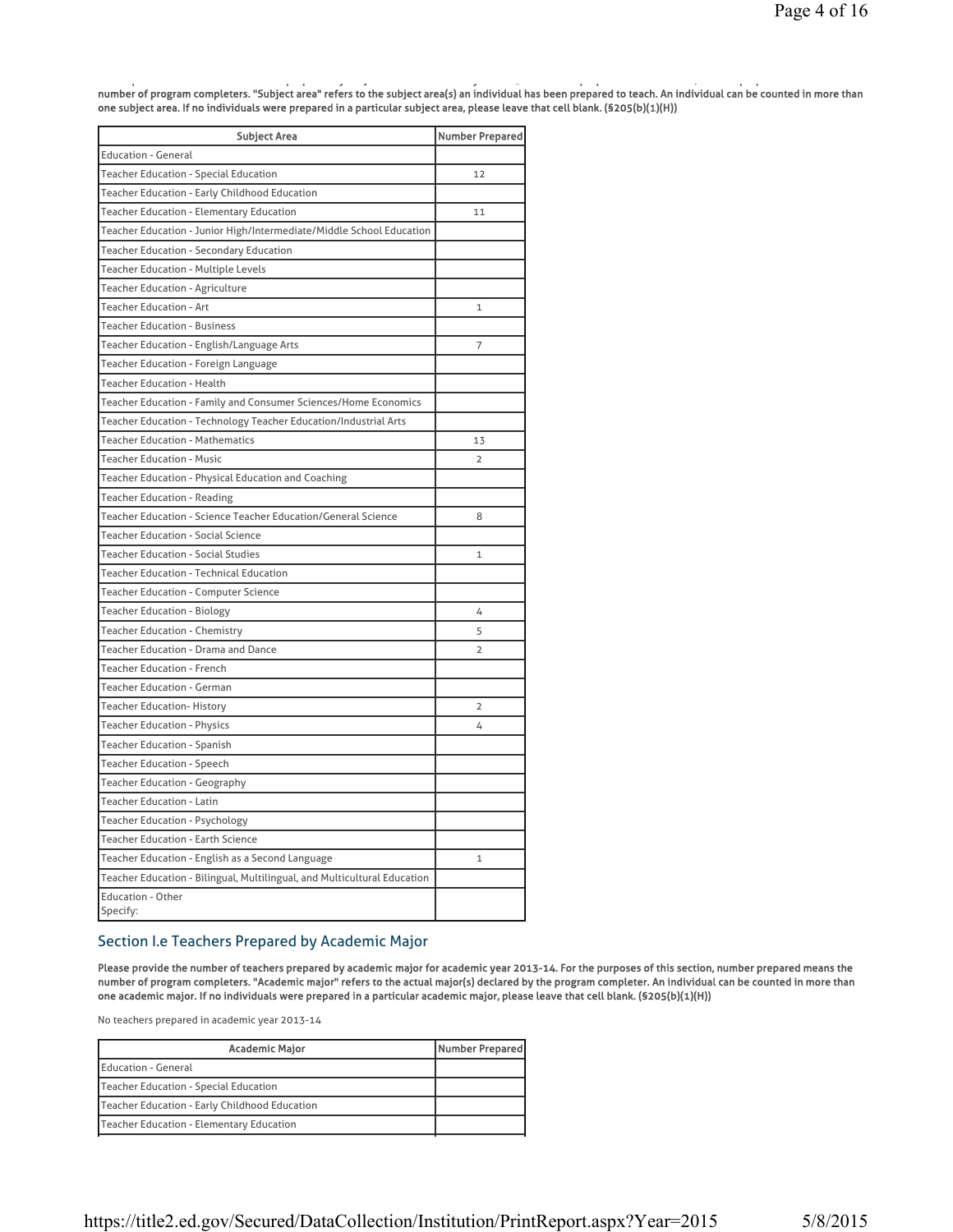| <b>Teacher Education - Secondary Education</b>                           |  |
|--------------------------------------------------------------------------|--|
| <b>Teacher Education - Agriculture</b>                                   |  |
| <b>Teacher Education - Art</b>                                           |  |
| <b>Teacher Education - Business</b>                                      |  |
| Teacher Education - English/Language Arts                                |  |
| Teacher Education - Foreign Language                                     |  |
| <b>Teacher Education - Health</b>                                        |  |
| Teacher Education - Family and Consumer Sciences/Home Economics          |  |
| Teacher Education - Technology Teacher Education/Industrial Arts         |  |
| <b>Teacher Education - Mathematics</b>                                   |  |
| <b>Teacher Education - Music</b>                                         |  |
| Teacher Education - Physical Education and Coaching                      |  |
| <b>Teacher Education - Reading</b>                                       |  |
| <b>Teacher Education - Science</b>                                       |  |
| <b>Teacher Education - Social Science</b>                                |  |
| <b>Teacher Education - Social Studies</b>                                |  |
|                                                                          |  |
| <b>Teacher Education - Technical Education</b>                           |  |
| <b>Teacher Education - Computer Science</b>                              |  |
| <b>Teacher Education - Biology</b>                                       |  |
| Teacher Education - Chemistry                                            |  |
| Teacher Education - Drama and Dance                                      |  |
| <b>Teacher Education - French</b>                                        |  |
| <b>Teacher Education - German</b>                                        |  |
| <b>Teacher Education - History</b>                                       |  |
| <b>Teacher Education - Physics</b>                                       |  |
| Teacher Education - Spanish                                              |  |
| Teacher Education - Speech                                               |  |
| <b>Teacher Education - Geography</b>                                     |  |
| <b>Teacher Education - Latin</b>                                         |  |
| <b>Teacher Education - Psychology</b>                                    |  |
| <b>Teacher Education - Earth Science</b>                                 |  |
| Teacher Education - English as a Second Language                         |  |
| Teacher Education - Bilingual, Multilingual, and Multicultural Education |  |
| <b>Education - Curriculum and Instruction</b>                            |  |
| Education - Social and Philosophical Foundations of Education            |  |
| Liberal Arts/Humanities                                                  |  |
| Psychology                                                               |  |
| Social Sciences                                                          |  |
|                                                                          |  |
| Anthropology                                                             |  |
| Economics                                                                |  |
| Geography and Cartography                                                |  |
| <b>Political Science and Government</b>                                  |  |
| Sociology                                                                |  |
| Visual and Performing Arts                                               |  |
| History                                                                  |  |
| Foreign Languages                                                        |  |
| Family and Consumer Sciences/Human Sciences                              |  |
| English Language/Literature                                              |  |
| Philosophy and Religious Studies                                         |  |
| Agriculture                                                              |  |
| Communication or Journalism                                              |  |
| Engineering                                                              |  |
| Biology                                                                  |  |
| <b>Mathematics and Statistics</b>                                        |  |
| Physical Sciences                                                        |  |
|                                                                          |  |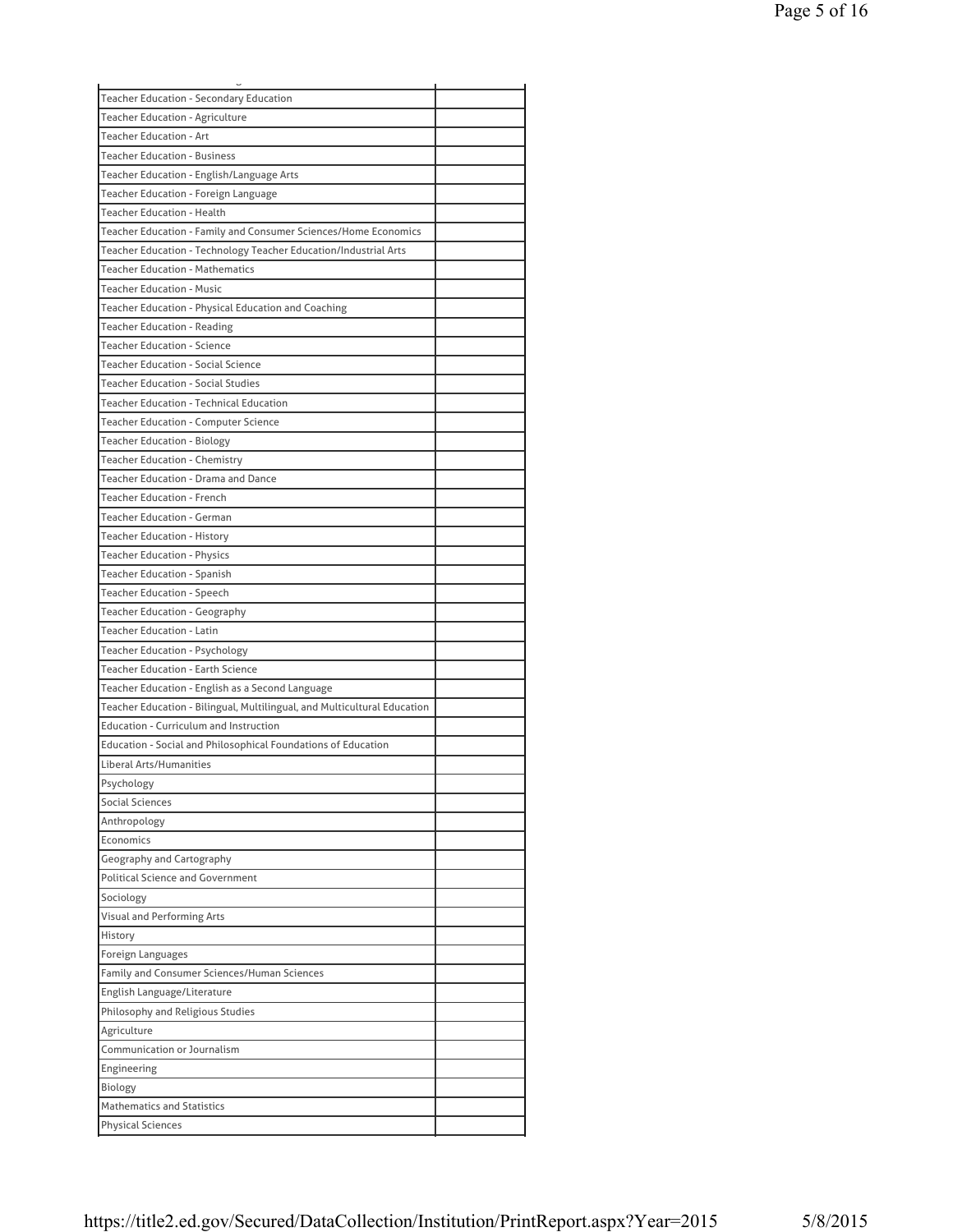| Atmospheric Sciences and Meteorology        |  |
|---------------------------------------------|--|
| Chemistry                                   |  |
| Geological and Earth Sciences/Geosciences   |  |
| Physics                                     |  |
| Business/Business Administration/Accounting |  |
| Computer and Information Sciences           |  |
| Other                                       |  |
| Specify:                                    |  |

### Section I.f Program Completers

Provide the total number of teacher preparation program completers in each of the following academic years:

2013-14: 52 2012-13: 52

2011-12: 61

### Section II Annual Goals - Mathematics

Each institution of higher education (IHE) that conducts a traditional teacher preparation program (including programs that offer any ongoing professional development programs) or alternative route to state credential program, and that enrolls students receiving Federal assistance under this Act, shall set annual quantifiable goals for increasing the number of prospective teachers trained in teacher shortage areas designated by the Secretary or by the state educational agency, including mathematics, science, special education, and instruction of limited English proficient students. (§205(a)(1)(A)(ii), §206(a))

Information about teacher shortage areas can be found at http://www2.ed.gov/about/offices/list/ope/pol/tsa.html.

Please provide the information below about your program's goals to increase the number of prospective teachers in mathematics in each of three academic years.

Academic year 2013-14

Did your program prepare teachers in mathematics in 2013-14?

Yes

How many prospective teachers did your program plan to add in mathematics in 2013-14?

5

Did your program meet the goal for prospective teachers set in mathematics in 2013-14?

Yes

Description of strategies used to achieve goal, if applicable:

Recruiting candidates into shortage areas. Counseling enrolled candidates to add endorsements based on meeting content preparation requirements.

Description of steps to improve performance in meeting goal or lessons learned in meeting goal, if applicable:

#### Provide any additional comments, exceptions and explanations below:

Program administrators monitor shortage area endorsements according to data collected by the Professional Educator Standards Board at http://data.pesb.wa.gov/production

#### Academic year 2014-15

Is your program preparing teachers in mathematics in 2014-15?

Yes

How many prospective teachers did your program plan to add in mathematics in 2014-15?

 $\alpha$ 

#### Provide any additional comments, exceptions and explanations below:

Program administrators continue to encourage candidates to earn endorsements in shortage areas.

#### Academic year 2015-16

Will your program prepare teachers in mathematics in 2015-16?

Yes

How many prospective teachers does your program plan to add in mathematics in 2015-16?

12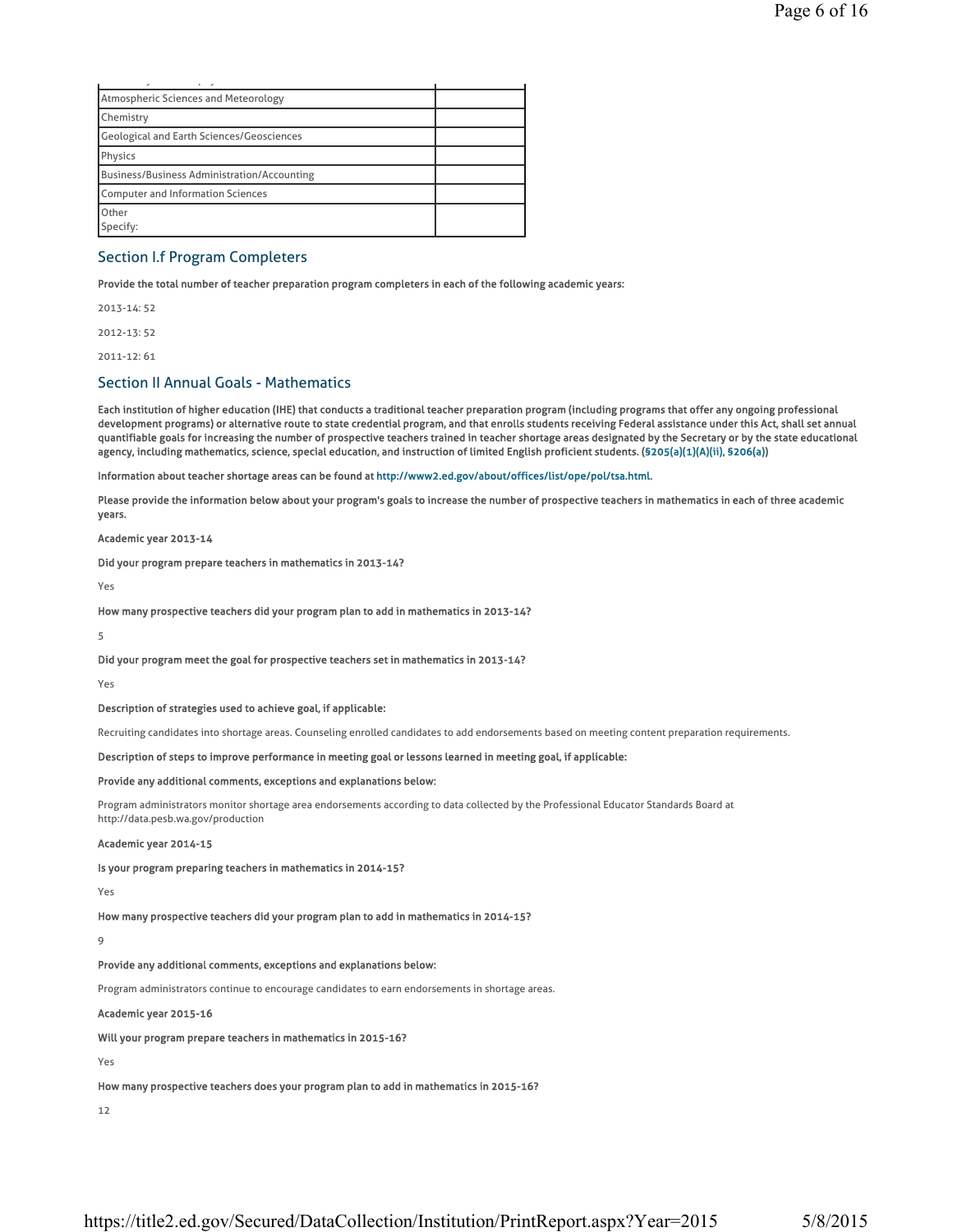Twelve, based on offers of admission to incoming students for summer 2015.

y ,p p

### Section II Annual Goals - Science

Each institution of higher education (IHE) that conducts a traditional teacher preparation program (including programs that offer any ongoing professional development programs) or alternative route to state credential program, and that enrolls students receiving Federal assistance under this Act, shall set annual quantifiable goals for increasing the number of prospective teachers trained in teacher shortage areas designated by the Secretary or by the state educational agency, including mathematics, science, special education, and instruction of limited English proficient students. (§205(a)(1)(A)(ii), §206(a))

Information about teacher shortage areas can be found at http://www2.ed.gov/about/offices/list/ope/pol/tsa.html.

Please provide the information below about your program's goals to increase the number of prospective teachers in science in each of three academic years.

Academic year 2013-14

Did your program prepare teachers in science in 2013-14?

Yes

How many prospective teachers did your program plan to add in science in 2013-14?

10

Did your program meet the goal for prospective teachers set in science in 2013-14?

No

Description of strategies used to achieve goal, if applicable:

The math and science prepared 8 candidates endorsing in science.

#### Description of steps to improve performance in meeting goal or lessons learned in meeting goal, if applicable:

#### Provide any additional comments, exceptions and explanations below:

Program administrators monitor shortage area endorsements according to data collected by the Professional Educator Standards Board at http://data.pesb.wa.gov/production

Academic year 2014-15

Is your program preparing teachers in science in 2014-15?

Yes

How many prospective teachers did your program plan to add in science in 2014-15?

13

Provide any additional comments, exceptions and explanations below:

Program administrators continue to encourage candidates to earn endorsements in shortage areas.

Academic year 2015-16

Will your program prepare teachers in science in 2015-16?

Yes

How many prospective teachers does your program plan to add in science in 2015-16?

19

Provide any additional comments, exceptions and explanations below:

Nineteen, based on offers of admission to incoming students for summer 2015.

### Section II Annual Goals - Special Education

Each institution of higher education (IHE) that conducts a traditional teacher preparation program (including programs that offer any ongoing professional development programs) or alternative route to state credential program, and that enrolls students receiving Federal assistance under this Act, shall set annual quantifiable goals for increasing the number of prospective teachers trained in teacher shortage areas designated by the Secretary or by the state educational agency, including mathematics, science, special education, and instruction of limited English proficient students. (§205(a)(1)(A)(ii), §206(a))

Information about teacher shortage areas can be found at http://www2.ed.gov/about/offices/list/ope/pol/tsa.html.

Please provide the information below about your program's goals to increase the number of prospective teachers in special education in each of three academic years.

Academic year 2013-14

Did your program prepare teachers in special education in 2013-14?

Yes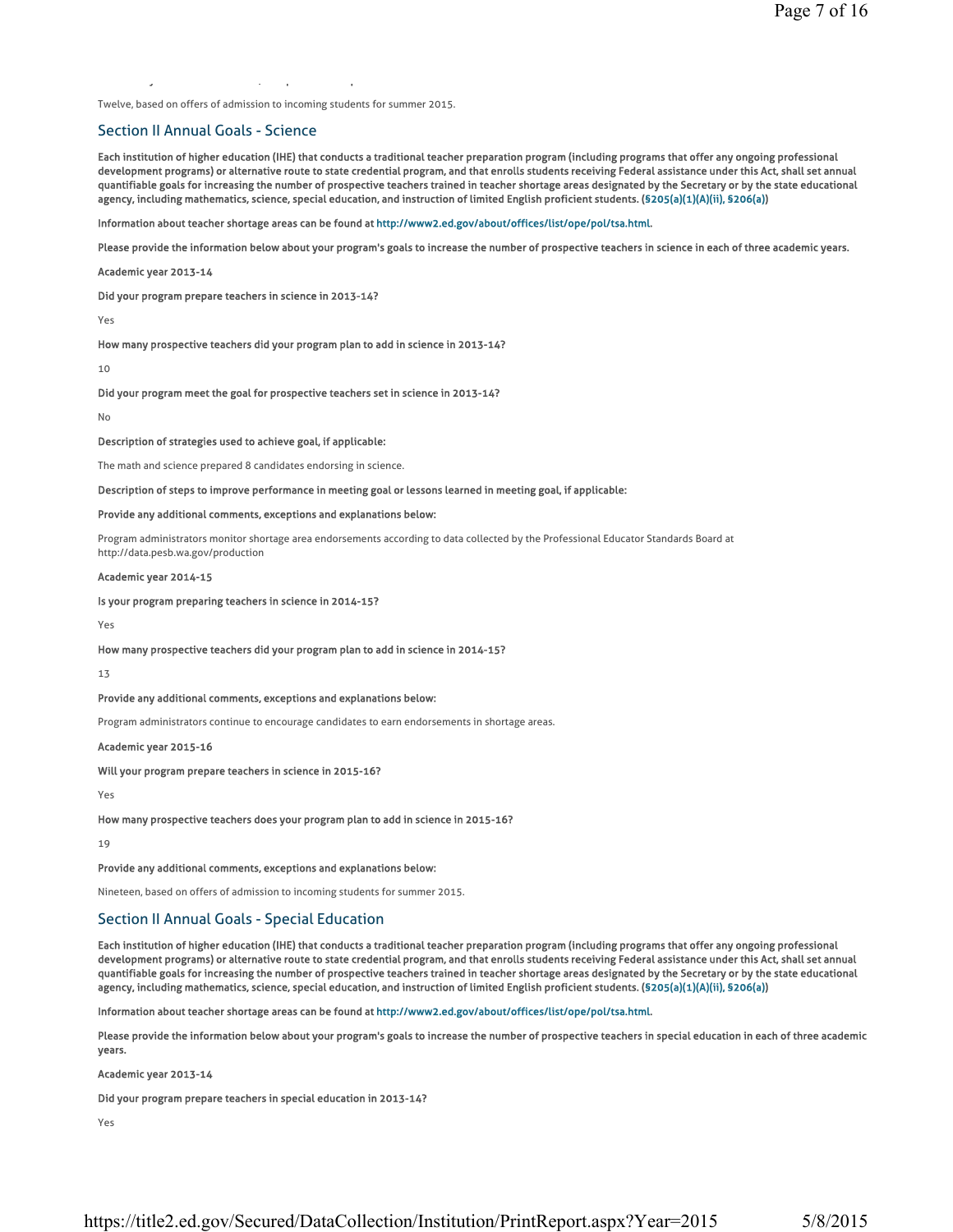## yp p y p y p s y p s y p s y p s y p 3 y p 3 y p 3 y p 3 y p 3 y p 3 y p 3 y p 3 y p 3 y p 3 y p 3 y p 3 y p 3

10

#### Did your program meet the goal for prospective teachers set in special education in 2013-14?

Yes

#### Description of strategies used to achieve goal, if applicable:

Recruiting candidates into shortage areas. Counseling enrolled candidates to add endorsements based on meeting content preparation requirements.

#### Description of steps to improve performance in meeting goal or lessons learned in meeting goal, if applicable:

#### Provide any additional comments, exceptions and explanations below:

Program administrators monitor shortage area endorsements according to data collected by the Professional Educator Standards Board at http://data.pesb.wa.gov/production

#### Academic year 2014-15

#### Is your program preparing teachers in special education in 2014-15?

Yes

How many prospective teachers did your program plan to add in special education in 2014-15?

#### 12

#### Provide any additional comments, exceptions and explanations below:

Program administrators continue to encourage candidates to earn endorsements in shortage areas.

#### Academic year 2015-16

Will your program prepare teachers in special education in 2015-16?

Yes

How many prospective teachers does your program plan to add in special education in 2015-16?

5

#### Provide any additional comments, exceptions and explanations below:

Five,based on offers of admission to incoming students for summer 2015.

### Section II Annual Goals - Instruction of Limited English Proficient Students

Each institution of higher education (IHE) that conducts a traditional teacher preparation program (including programs that offer any ongoing professional development programs) or alternative route to state credential program, and that enrolls students receiving Federal assistance under this Act, shall set annual quantifiable goals for increasing the number of prospective teachers trained in teacher shortage areas designated by the Secretary or by the state educational agency, including mathematics, science, special education, and instruction of limited English proficient students. (§205(a)(1)(A)(ii), §206(a))

Information about teacher shortage areas can be found at http://www2.ed.gov/about/offices/list/ope/pol/tsa.html.

Please provide the information below about your program's goals to increase the number of prospective teachers in instruction of limited English proficient students in each of three academic years.

#### Academic year 2013-14

Did your program prepare teachers in instruction of limited English proficient students in 2013-14?

#### Yes

How many prospective teachers did your program plan to add in instruction of limited English proficient students in 2013-14?

4

Did your program meet the goal for prospective teachers set in instruction of limited English proficient students in 2013-14?

#### No

#### Description of strategies used to achieve goal, if applicable:

Recruiting candidates into shortage areas. Counseling enrolled candidates to add endorsements based on meeting content preparation requirements.

#### Description of steps to improve performance in meeting goal or lessons learned in meeting goal, if applicable:

#### Provide any additional comments, exceptions and explanations below:

Program administrators monitor shortage area endorsements according to data collected by the Professional Educator Standards Board at http://data.pesb.wa.gov/production

#### Academic year 2014-15

https://title2.ed.gov/Secured/DataCollection/Institution/PrintReport.aspx?Year=2015 5/8/2015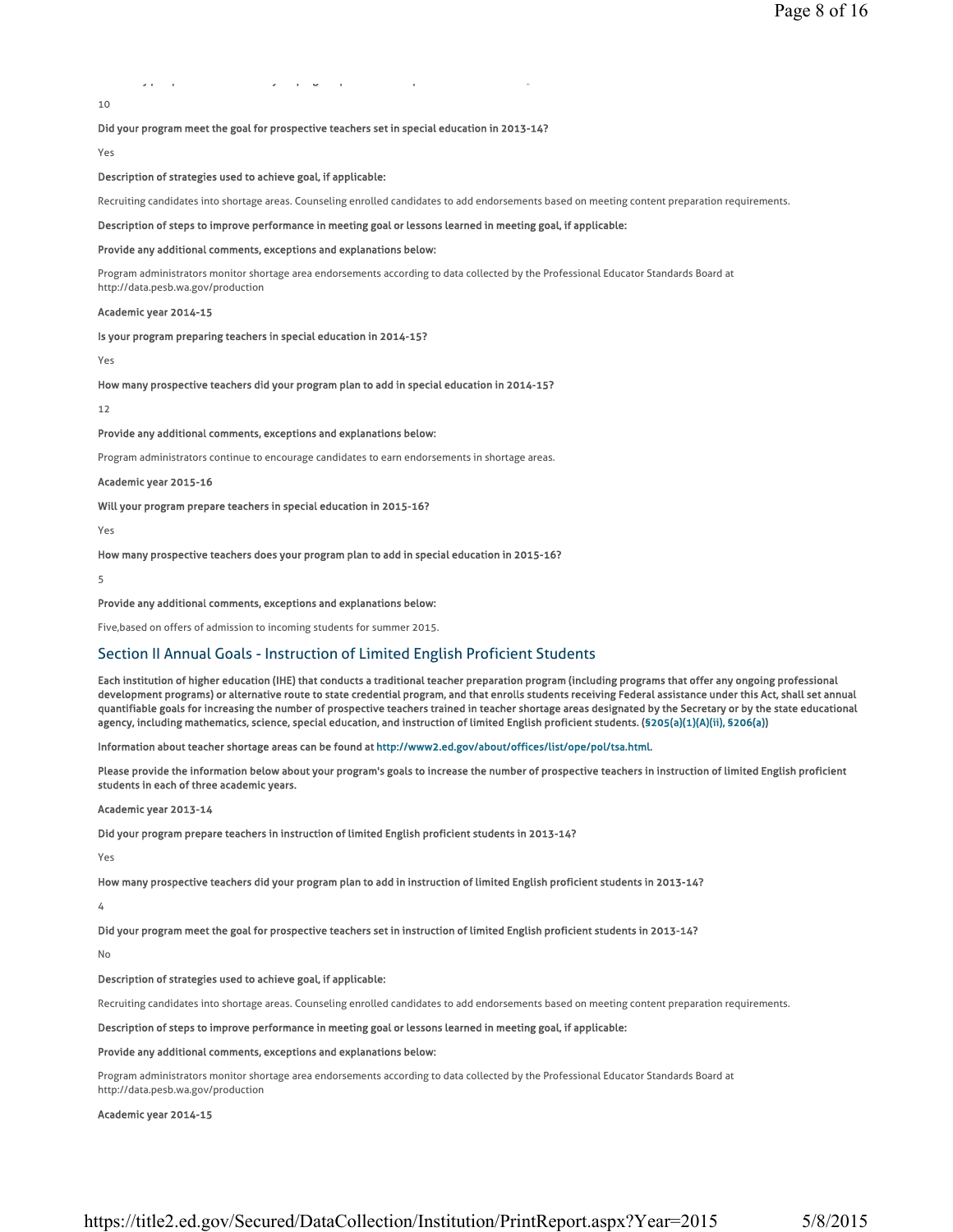```
y pg pp g g p 5
Yes
```
How many prospective teachers did your program plan to add in instruction of limited English proficient students in 2014-15?

 $\Omega$ 

Provide any additional comments, exceptions and explanations below:

Program administrators continue to encourage candidates to earn endorsements in shortage areas.

#### Academic year 2015-16

Will your program prepare teachers in instruction of limited English proficient students in 2015-16?

Yes

How many prospective teachers does your program plan to add in instruction of limited English proficient students in 2015-16?

 $\overline{2}$ 

Provide any additional comments, exceptions and explanations below:

Two, based on offers of admission to incoming students for summer 2015.

### Section II Assurances

Please certify that your institution is in compliance with the following assurances. (§205(a)(1)(A)(iii), §206(b)) Note: Be prepared to provide documentation and evidence for your responses, when requested, to support the following assurances.

Preparation responds to the identified needs of the local educational agencies or States where the program completers are likely to teach, based on past hiring and recruitment trends.

Yes

Preparation is closely linked with the needs of schools and the instructional decisions new teachers face in the classroom.

Yes

Prospective special education teachers are prepared in core academic subjects and to instruct in core academic subjects. Yes

Prospective general education teachers are prepared to provide instruction to students with disabilities.

Yes

Prospective general education teachers are prepared to provide instruction to limited English proficient students. Yes

Prospective general education teachers are prepared to provide instruction to students from low-income families.

Yes

Prospective teachers are prepared to effectively teach in urban and rural schools, as applicable. Yes

#### Describe your institution's most successful strategies in meeting the assurances listed above:

We have designed specific courses to address ELL and SPED knowledge and competencies as well as refining syllabi of existing courses to include relevant and critical information. We continue to work with our partner placement districts and schools to provide experiences for our teacher candidates in diverse settings.

### Section III Assessment Pass Rates

| Assessment code - Assessment name<br><b>Test Company</b><br>Group                           | <b>Number</b><br>taking<br>tests | Avg.<br>scaled<br>score | Number   Pass<br>passing  <br>tests | rate<br>(%) |
|---------------------------------------------------------------------------------------------|----------------------------------|-------------------------|-------------------------------------|-------------|
| 22-BIOLOGY<br><b>Evaluation Systems group of Pearson</b><br>Other enrolled students         | 9                                |                         |                                     |             |
| 22-BIOLOGY<br>Evaluation Systems group of Pearson<br>All program completers, 2013-14        | 4                                |                         |                                     |             |
| 22-BIOLOGY<br>Evaluation Systems group of Pearson<br>All program completers, 2012-13        | 8                                |                         |                                     |             |
| 22-BIOLOGY<br><b>Evaluation Systems group of Pearson</b><br>All program completers, 2011-12 | 8                                |                         |                                     |             |
| 23-CHEMISTRY<br><b>Evaluation Systems group of Pearson</b><br>Other enrolled students       | 4                                |                         |                                     |             |
|                                                                                             | 5                                |                         |                                     |             |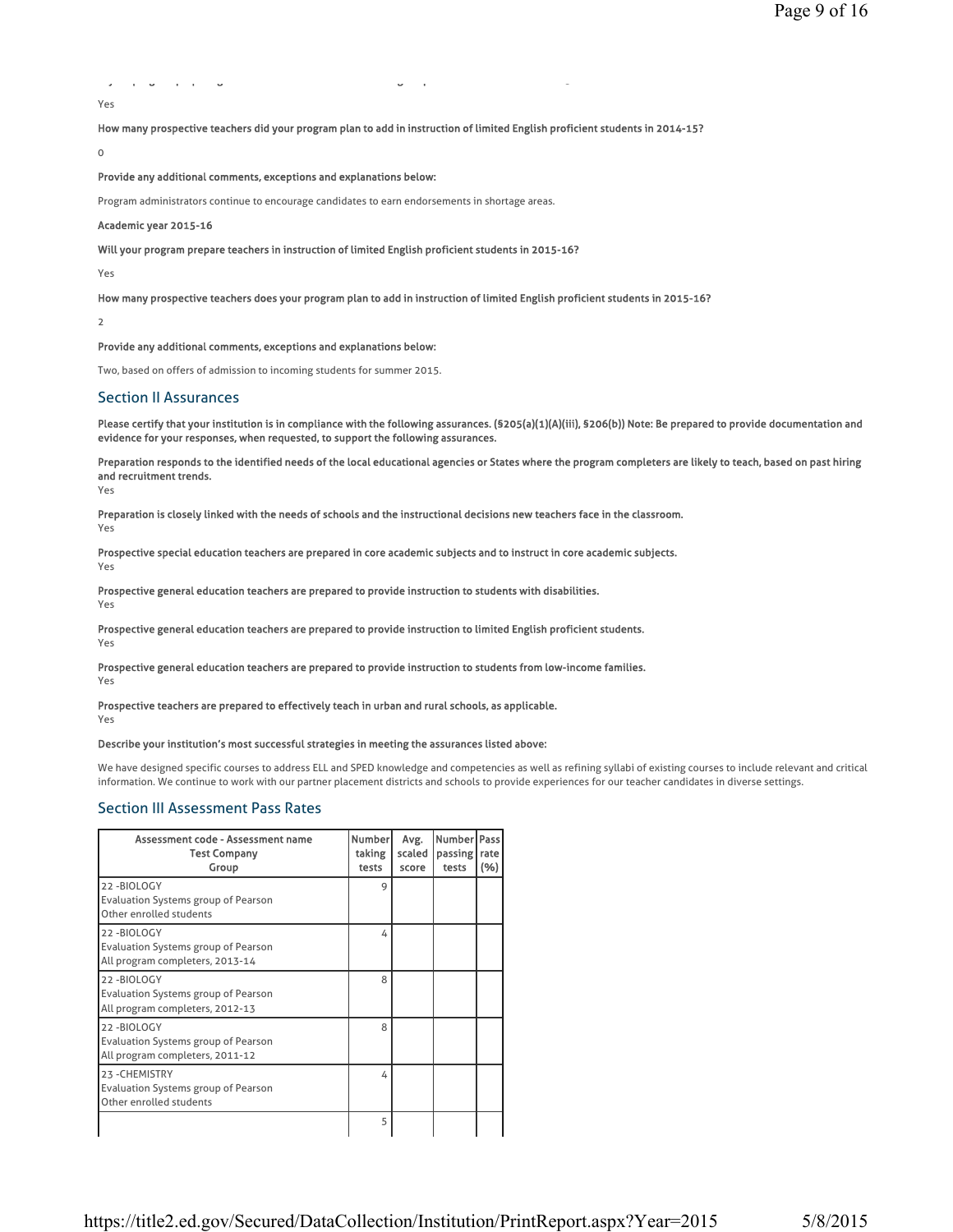| <b>Evaluation Systems group of Pearson</b><br>All program completers, 2013-14                      |                |           |    |     |
|----------------------------------------------------------------------------------------------------|----------------|-----------|----|-----|
| 23-CHEMISTRY                                                                                       | 5              |           |    |     |
| Evaluation Systems group of Pearson<br>All program completers, 2012-13                             |                |           |    |     |
| 23-CHEMISTRY                                                                                       | 5              |           |    |     |
| <b>Evaluation Systems group of Pearson</b>                                                         |                |           |    |     |
| All program completers, 2011-12                                                                    |                |           |    |     |
| 100 - DESIGNATED WORLD LANGUAGES                                                                   | 1              |           |    |     |
| Evaluation Systems group of Pearson                                                                |                |           |    |     |
| Other enrolled students                                                                            |                |           |    |     |
| 100 - DESIGNATED WORLD LANGUAGES                                                                   | $\overline{2}$ |           |    |     |
| Evaluation Systems group of Pearson                                                                |                |           |    |     |
| All program completers, 2012-13                                                                    |                |           |    |     |
| 100 - DESIGNATED WORLD LANGUAGES                                                                   | $\overline{2}$ |           |    |     |
| Evaluation Systems group of Pearson                                                                |                |           |    |     |
| All program completers, 2011-12                                                                    |                |           |    |     |
| 24 - EARTH AND SPACE SCIENCE                                                                       | $\overline{2}$ |           |    |     |
| Evaluation Systems group of Pearson                                                                |                |           |    |     |
| All program completers, 2012-13                                                                    |                |           |    |     |
| 24 - EARTH AND SPACE SCIENCE                                                                       | $\overline{2}$ |           |    |     |
| Evaluation Systems group of Pearson                                                                |                |           |    |     |
| All program completers, 2011-12                                                                    |                |           |    |     |
| 5 - ELEMENTARY EDUCATION SUBTEST 1                                                                 | $\mathbf{1}$   |           |    |     |
| <b>Evaluation Systems group of Pearson</b>                                                         |                |           |    |     |
| All enrolled students who have completed all noncl                                                 |                |           |    |     |
| 5 - ELEMENTARY EDUCATION SUBTEST 1                                                                 | 18             | 264.11    | 18 | 100 |
| Evaluation Systems group of Pearson<br>Other enrolled students                                     |                |           |    |     |
|                                                                                                    |                |           |    |     |
| 5 - ELEMENTARY EDUCATION SUBTEST 1<br>Evaluation Systems group of Pearson                          | 11             | 268.45    | 11 | 100 |
| All program completers, 2013-14                                                                    |                |           |    |     |
| 5 - ELEMENTARY EDUCATION SUBTEST 1                                                                 | $\overline{7}$ |           |    |     |
| Evaluation Systems group of Pearson                                                                |                |           |    |     |
| All program completers, 2012-13                                                                    |                |           |    |     |
| 5 - ELEMENTARY EDUCATION SUBTEST 1                                                                 | 7              |           |    |     |
| Evaluation Systems group of Pearson                                                                |                |           |    |     |
| All program completers, 2011-12                                                                    |                |           |    |     |
| <b>6 - ELEMENTARY EDUCATION SUBTEST 2</b>                                                          | $\mathbf{1}$   |           |    |     |
| <b>Evaluation Systems group of Pearson</b>                                                         |                |           |    |     |
| All enrolled students who have completed all noncl                                                 |                |           |    |     |
| <b>6 - ELEMENTARY EDUCATION SUBTEST 2</b>                                                          | 18             | 267.78    | 18 | 100 |
| <b>Evaluation Systems group of Pearson</b>                                                         |                |           |    |     |
| Other enrolled students                                                                            |                |           |    |     |
| <b>6 -ELEMENTARY EDUCATION SUBTEST 2</b>                                                           |                | 11 272.45 | 11 | 100 |
| Evaluation Systems group of Pearson                                                                |                |           |    |     |
| All program completers, 2013-14                                                                    |                |           |    |     |
| <b>6 - ELEMENTARY EDUCATION SUBTEST 2</b>                                                          | 7              |           |    |     |
| Evaluation Systems group of Pearson                                                                |                |           |    |     |
| All program completers, 2012-13                                                                    |                |           |    |     |
| <b>6 - ELEMENTARY EDUCATION SUBTEST 2</b>                                                          | 7              |           |    |     |
| Evaluation Systems group of Pearson                                                                |                |           |    |     |
| All program completers, 2011-12                                                                    |                |           |    |     |
| 23 - ELEMENTARY LITERACY                                                                           | 1              |           |    |     |
| Evaluation Systems group of Pearson                                                                |                |           |    |     |
|                                                                                                    |                |           |    |     |
| All enrolled students who have completed all noncl                                                 |                |           |    |     |
|                                                                                                    | 6              |           |    |     |
|                                                                                                    |                |           |    |     |
| 23 - ELEMENTARY LITERACY<br>Evaluation Systems group of Pearson<br>All program completers, 2013-14 |                |           |    |     |
| <b>22 - ELEMENTARY MATHEMATICS</b>                                                                 | 5              |           |    |     |
| Evaluation Systems group of Pearson                                                                |                |           |    |     |
| All program completers, 2013-14                                                                    |                |           |    |     |
| 20 - ENGLISH LANGUAGE ARTS                                                                         | $\overline{2}$ |           |    |     |
| Evaluation Systems group of Pearson                                                                |                |           |    |     |
| All enrolled students who have completed all noncl                                                 | 9              |           |    |     |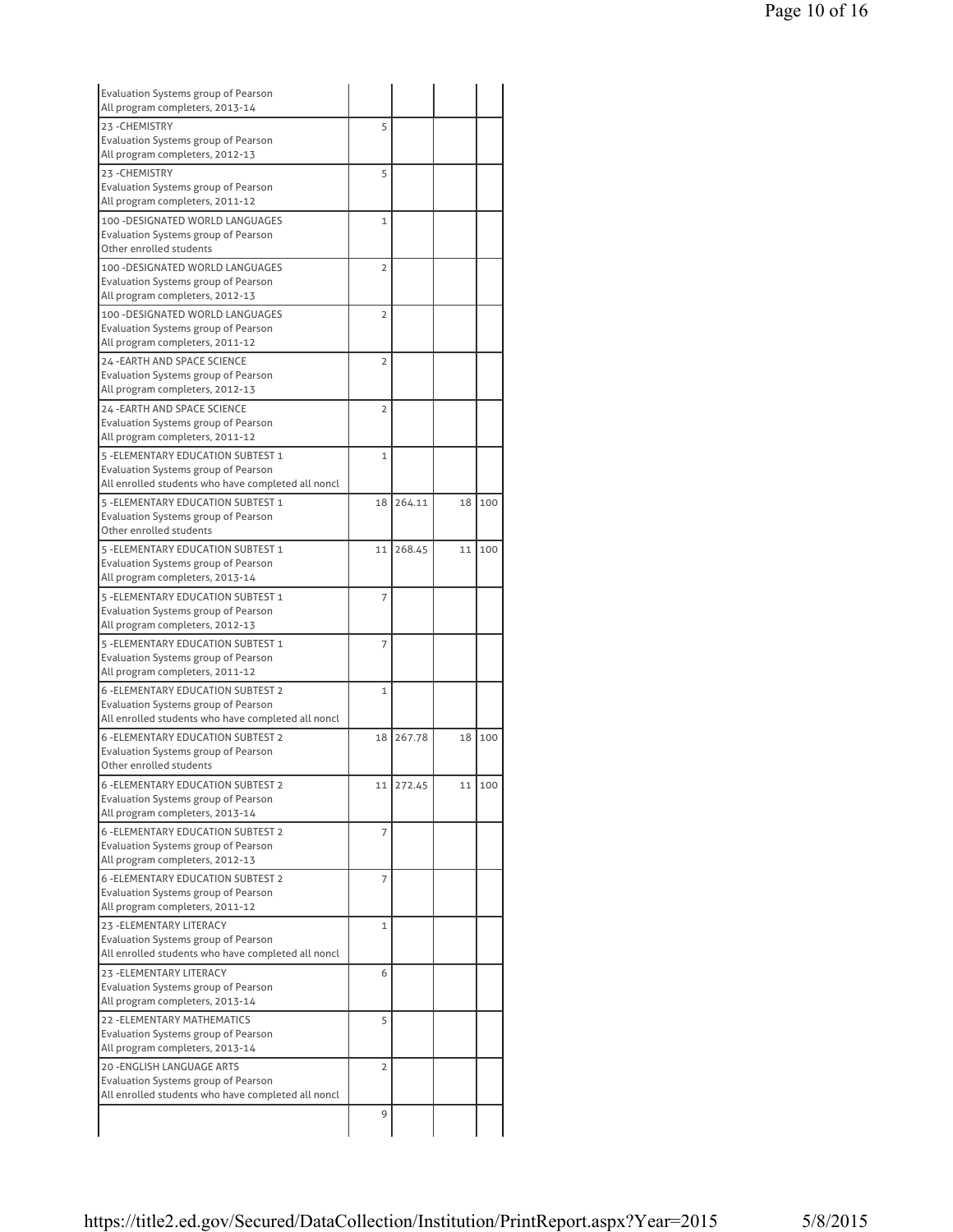| Evaluation Systems group of Pearson<br>Other enrolled students                                                   |                |        |    |     |
|------------------------------------------------------------------------------------------------------------------|----------------|--------|----|-----|
| <b>20 -ENGLISH LANGUAGE ARTS</b>                                                                                 | 7              |        |    |     |
| Evaluation Systems group of Pearson                                                                              |                |        |    |     |
| All program completers, 2013-14                                                                                  |                |        |    |     |
| <b>20 -ENGLISH LANGUAGE ARTS</b>                                                                                 | 9              |        |    |     |
| Evaluation Systems group of Pearson                                                                              |                |        |    |     |
| All program completers, 2012-13                                                                                  |                |        |    |     |
| 20 - ENGLISH LANGUAGE ARTS                                                                                       | 6              |        |    |     |
| <b>Evaluation Systems group of Pearson</b>                                                                       |                |        |    |     |
| All program completers, 2011-12                                                                                  |                |        |    |     |
| 51 - ENGLISH LANGUAGE LEARNERS                                                                                   | $\mathbf{1}$   |        |    |     |
| <b>Evaluation Systems group of Pearson</b>                                                                       |                |        |    |     |
| All program completers, 2013-14                                                                                  |                |        |    |     |
| 51 - ENGLISH LANGUAGE LEARNERS                                                                                   | $\mathbf{1}$   |        |    |     |
| Evaluation Systems group of Pearson                                                                              |                |        |    |     |
| All program completers, 2012-13                                                                                  |                |        |    |     |
| 51 - ENGLISH LANGUAGE LEARNERS                                                                                   | 4              |        |    |     |
| Evaluation Systems group of Pearson<br>All program completers, 2011-12                                           |                |        |    |     |
|                                                                                                                  |                |        |    |     |
| 29 - HEALTH/FITNESS<br>Evaluation Systems group of Pearson                                                       | $\overline{2}$ |        |    |     |
| Other enrolled students                                                                                          |                |        |    |     |
| 29 - HEALTH/FITNESS                                                                                              |                |        |    |     |
| Evaluation Systems group of Pearson                                                                              | 2              |        |    |     |
| All program completers, 2013-14                                                                                  |                |        |    |     |
| 29-HEALTH/FITNESS                                                                                                | 2              |        |    |     |
| Evaluation Systems group of Pearson                                                                              |                |        |    |     |
| All program completers, 2012-13                                                                                  |                |        |    |     |
| 29 - HEALTH/FITNESS                                                                                              | 3              |        |    |     |
| Evaluation Systems group of Pearson                                                                              |                |        |    |     |
| All program completers, 2011-12                                                                                  |                |        |    |     |
| 27-HISTORY                                                                                                       | 2              |        |    |     |
| Evaluation Systems group of Pearson                                                                              |                |        |    |     |
| All enrolled students who have completed all noncl                                                               |                |        |    |     |
| 27-HISTORY                                                                                                       | 5              |        |    |     |
| <b>Evaluation Systems group of Pearson</b>                                                                       |                |        |    |     |
| Other enrolled students                                                                                          |                |        |    |     |
| 27-HISTORY                                                                                                       | $\overline{2}$ |        |    |     |
| Evaluation Systems group of Pearson                                                                              |                |        |    |     |
| All program completers, 2013-14                                                                                  |                |        |    |     |
| 27-HISTORY                                                                                                       | 3              |        |    |     |
| Evaluation Systems group of Pearson                                                                              |                |        |    |     |
| All program completers, 2012-13                                                                                  |                |        |    |     |
| 30-K-12 PERFORMING ARTS                                                                                          | 2              |        |    |     |
| <b>Evaluation Systems group of Pearson</b>                                                                       |                |        |    |     |
| All program completers, 2013-14                                                                                  |                |        |    |     |
| <b>26-MATHEMATICS</b>                                                                                            | 9              |        |    |     |
| <b>Evaluation Systems group of Pearson</b><br>Other enrolled students                                            |                |        |    |     |
|                                                                                                                  |                |        |    |     |
| <b>26 - MATHEMATICS</b>                                                                                          | 12             | 260.83 | 12 | 100 |
| Evaluation Systems group of Pearson<br>All program completers, 2013-14                                           |                |        |    |     |
| 26 - MATHEMATICS                                                                                                 |                |        |    |     |
| Evaluation Systems group of Pearson                                                                              | 5              |        |    |     |
| All program completers, 2012-13                                                                                  |                |        |    |     |
| <b>26-MATHEMATICS</b>                                                                                            | 9              |        |    |     |
| Evaluation Systems group of Pearson                                                                              |                |        |    |     |
| All program completers, 2011-12                                                                                  |                |        |    |     |
| 10 - MIDDLE LEVEL HUMANITIES SUBTEST 1                                                                           | $\overline{2}$ |        |    |     |
|                                                                                                                  |                |        |    |     |
|                                                                                                                  |                |        |    |     |
|                                                                                                                  |                |        |    |     |
| Evaluation Systems group of Pearson<br>All program completers, 2012-13<br>11 - MIDDLE LEVEL HUMANITIES SUBTEST 2 | $\overline{2}$ |        |    |     |
|                                                                                                                  |                |        |    |     |
|                                                                                                                  |                |        |    |     |
| Evaluation Systems group of Pearson<br>All program completers, 2012-13                                           | $\mathbf{1}$   |        |    |     |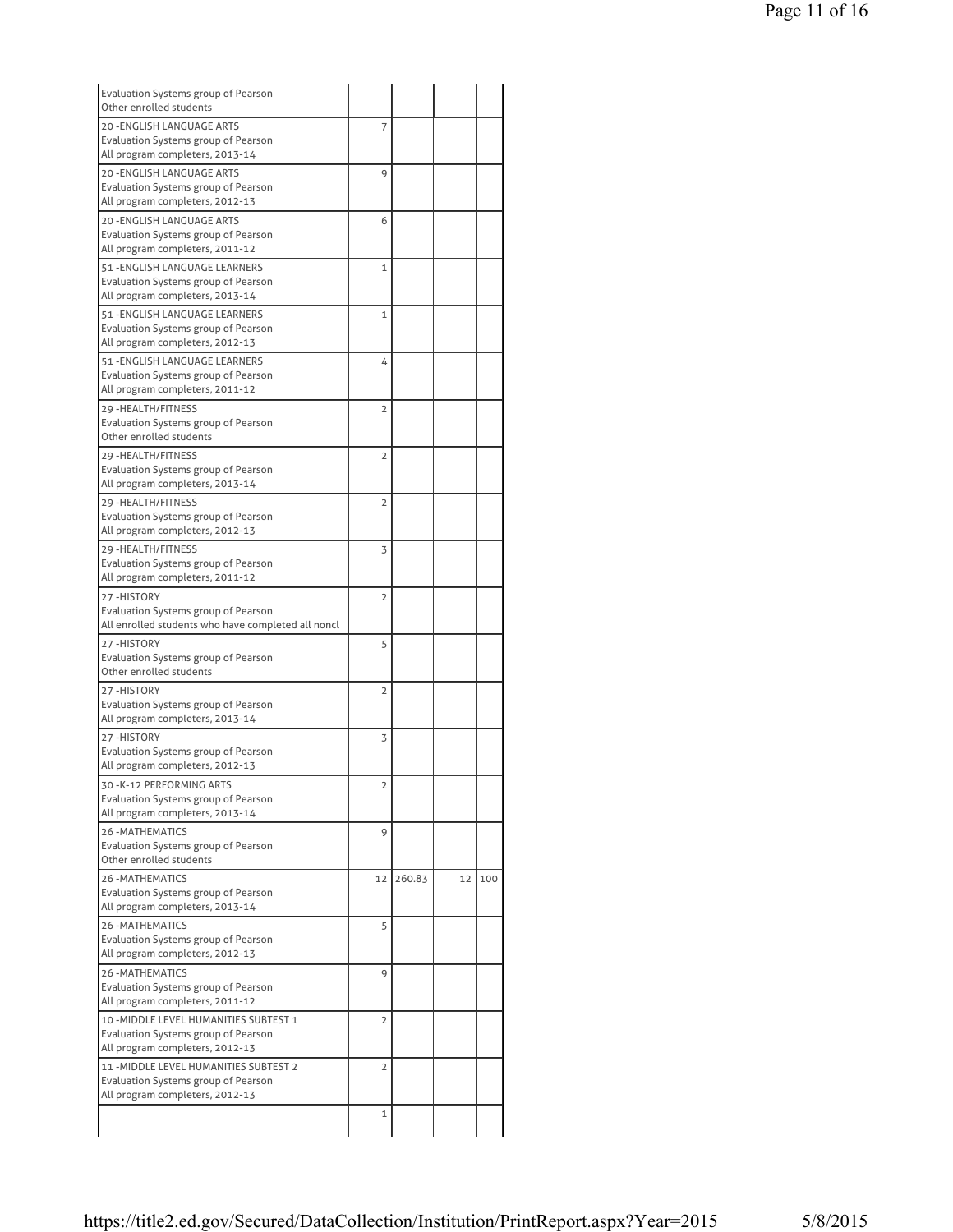| Evaluation Systems group of Pearson<br>All program completers, 2013-14                |                |  |  |
|---------------------------------------------------------------------------------------|----------------|--|--|
| 12 - MIDDLE LEVEL MATHEMATICS                                                         | $\overline{2}$ |  |  |
| Evaluation Systems group of Pearson<br>All program completers, 2011-12                |                |  |  |
| 35 - MUSIC: CHORAL                                                                    | $\mathbf{1}$   |  |  |
| Evaluation Systems group of Pearson<br>Other enrolled students                        |                |  |  |
| 35 - MUSIC: CHORAL                                                                    | 1              |  |  |
| Evaluation Systems group of Pearson<br>All program completers, 2012-13                |                |  |  |
| 35 - MUSIC: CHORAL                                                                    | $\overline{2}$ |  |  |
| Evaluation Systems group of Pearson<br>All program completers, 2011-12                |                |  |  |
| 34-MUSIC: GENERAL                                                                     | 1              |  |  |
| Evaluation Systems group of Pearson                                                   |                |  |  |
| Other enrolled students                                                               |                |  |  |
| 34 - MUSIC: GENERAL                                                                   | $\mathbf{1}$   |  |  |
| Evaluation Systems group of Pearson                                                   |                |  |  |
| All program completers, 2013-14                                                       |                |  |  |
| 34 - MUSIC: GENERAL                                                                   | 3              |  |  |
| Evaluation Systems group of Pearson<br>All program completers, 2012-13                |                |  |  |
| 36 - MUSIC: INSTRUMENTAL                                                              | $\mathbf{1}$   |  |  |
| Evaluation Systems group of Pearson                                                   |                |  |  |
| Other enrolled students                                                               |                |  |  |
| 36 - MUSIC: INSTRUMENTAL                                                              | $\mathbf{1}$   |  |  |
| Evaluation Systems group of Pearson                                                   |                |  |  |
| All program completers, 2013-14                                                       |                |  |  |
| 36 - MUSIC: INSTRUMENTAL                                                              | 4              |  |  |
| Evaluation Systems group of Pearson<br>All program completers, 2012-13                |                |  |  |
| 36 - MUSIC: INSTRUMENTAL                                                              | $\mathbf{1}$   |  |  |
| Evaluation Systems group of Pearson                                                   |                |  |  |
| All program completers, 2011-12                                                       |                |  |  |
| 1006 - OPI FRENCH                                                                     | 1              |  |  |
| American Council on the Teaching of Foreign Langua                                    |                |  |  |
| All program completers, 2011-12                                                       |                |  |  |
| 1018 - OPI SPANISH                                                                    | 1              |  |  |
| American Council on the Teaching of Foreign Langua<br>Other enrolled students         |                |  |  |
| 1018-OPI SPANISH                                                                      | $\mathbf{1}$   |  |  |
| American Council on the Teaching of Foreign Langua                                    |                |  |  |
| All program completers, 2012-13                                                       |                |  |  |
| 1018 -OPI SPANISH                                                                     | 1              |  |  |
| American Council on the Teaching of Foreign Langua                                    |                |  |  |
| All program completers, 2011-12                                                       |                |  |  |
| 3003 - OPIC FRENCH                                                                    | 1              |  |  |
| American Council on the Teaching of Foreign Langua<br>All program completers, 2012-13 |                |  |  |
| 3004 - OPIC GERMAN                                                                    | $\mathbf{1}$   |  |  |
| American Council on the Teaching of Foreign Langua                                    |                |  |  |
| All program completers, 2012-13                                                       |                |  |  |
| 24 - PHYSICAL EDUCATION                                                               | $\overline{2}$ |  |  |
| Evaluation Systems group of Pearson                                                   |                |  |  |
| All program completers, 2013-14                                                       |                |  |  |
| 25-PHYSICS                                                                            | 3              |  |  |
| Evaluation Systems group of Pearson<br>Other enrolled students                        |                |  |  |
| 25-PHYSICS                                                                            | 4              |  |  |
| Evaluation Systems group of Pearson                                                   |                |  |  |
|                                                                                       |                |  |  |
| All program completers, 2013-14                                                       |                |  |  |
| 25-PHYSICS                                                                            | $\mathbf{1}$   |  |  |
| Evaluation Systems group of Pearson                                                   |                |  |  |
| All program completers, 2012-13                                                       |                |  |  |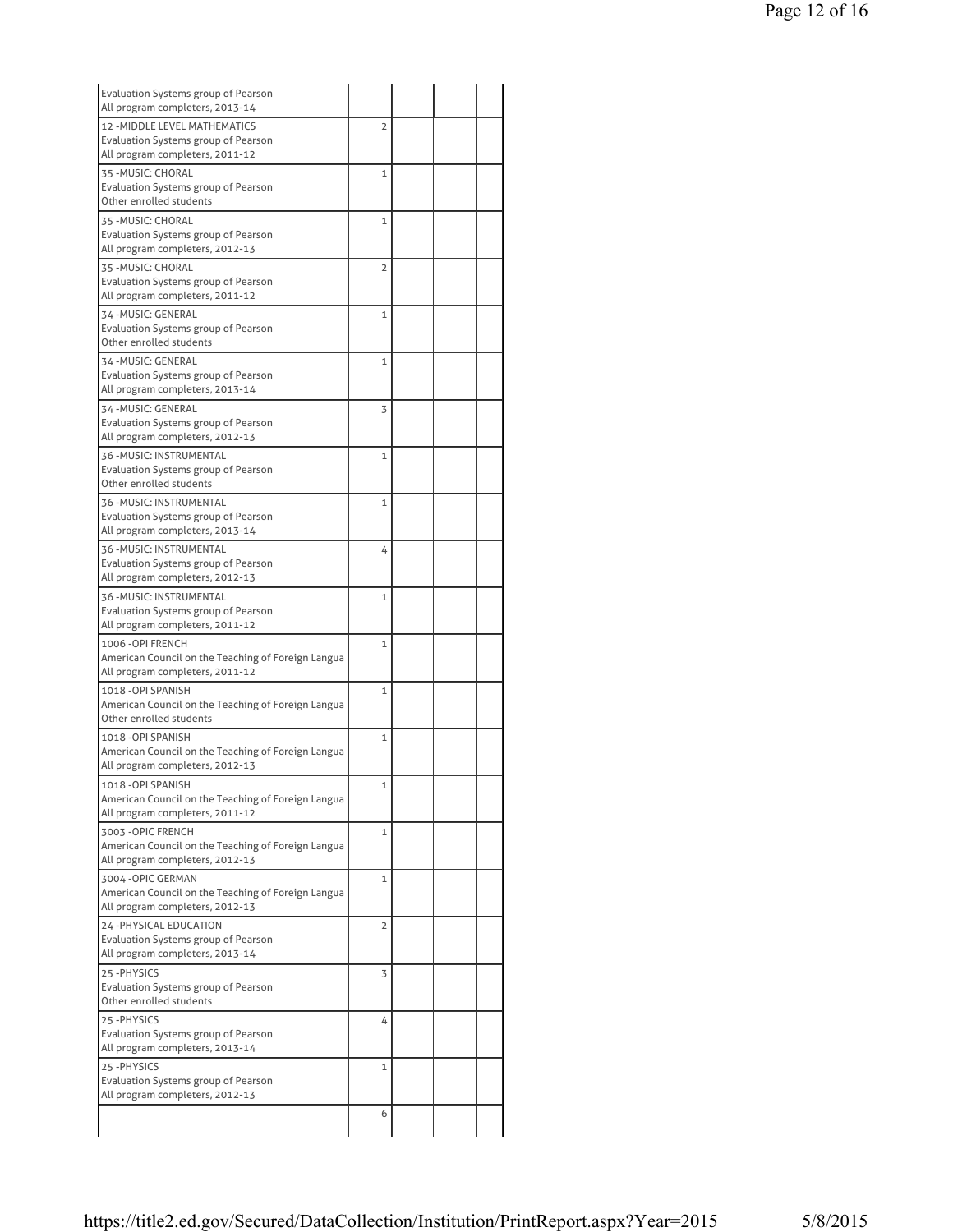| Evaluation Systems group of Pearson                                                                                                  |                |        |    |     |
|--------------------------------------------------------------------------------------------------------------------------------------|----------------|--------|----|-----|
| All program completers, 2011-12<br>21-SCIENCE                                                                                        | 7              |        |    |     |
| Evaluation Systems group of Pearson<br>Other enrolled students                                                                       |                |        |    |     |
| 21-SCIENCE<br>Evaluation Systems group of Pearson<br>All program completers, 2013-14                                                 | 8              |        |    |     |
| 21-SCIENCE<br>Evaluation Systems group of Pearson<br>All program completers, 2012-13                                                 | 8              |        |    |     |
| 21-SCIENCE<br>Evaluation Systems group of Pearson<br>All program completers, 2011-12                                                 | 6              |        |    |     |
| 7 - SECONDARY ENGLISH - LANGUAGE ARTS<br>Evaluation Systems group of Pearson<br>All program completers, 2013-14                      | 3              |        |    |     |
| 10 - SECONDARY HISTORY - SOCIAL STUDIES<br>Evaluation Systems group of Pearson<br>All enrolled students who have completed all noncl | $\mathbf{1}$   |        |    |     |
| 10 - SECONDARY HISTORY - SOCIAL STUDIES<br><b>Evaluation Systems group of Pearson</b><br>All program completers, 2013-14             | $\overline{2}$ |        |    |     |
| <b>8 - SECONDARY MATHEMATICS</b><br><b>Evaluation Systems group of Pearson</b><br>All program completers, 2013-14                    | $\overline{7}$ |        |    |     |
| 9 - SECONDARY SCIENCE<br>Evaluation Systems group of Pearson<br>All program completers, 2013-14                                      | 13             | 52.62  | 13 | 100 |
| <b>28 - SOCIAL STUDIES</b><br>Evaluation Systems group of Pearson<br>All enrolled students who have completed all noncl              | $\mathbf{1}$   |        |    |     |
| <b>28 - SOCIAL STUDIES</b><br>Evaluation Systems group of Pearson<br>Other enrolled students                                         | $\overline{2}$ |        |    |     |
| <b>28 - SOCIAL STUDIES</b><br>Evaluation Systems group of Pearson<br>All program completers, 2013-14                                 | $\mathbf{1}$   |        |    |     |
| 28 - SOCIAL STUDIES<br>Evaluation Systems group of Pearson<br>All program completers, 2012-13                                        | 1              |        |    |     |
| <b>28 - SOCIAL STUDIES</b><br>Evaluation Systems group of Pearson<br>All program completers, 2011-12                                 | 4              |        |    |     |
| 25 - SPECIAL EDUCATION<br>Evaluation Systems group of Pearson<br>All enrolled students who have completed all noncl                  | 1              |        |    |     |
| 70 - SPECIAL EDUCATION<br>Evaluation Systems group of Pearson<br>All enrolled students who have completed all noncl                  | $\mathbf{1}$   |        |    |     |
| 70 - SPECIAL EDUCATION<br>Evaluation Systems group of Pearson<br>Other enrolled students                                             | 12             | 261.08 | 12 | 100 |
| <b>25 -SPECIAL EDUCATION</b><br>Evaluation Systems group of Pearson<br>All program completers, 2013-14                               | 14             | 45.71  | 14 | 100 |
| 70 - SPECIAL EDUCATION<br>Evaluation Systems group of Pearson<br>All program completers, 2013-14                                     | 14             | 260.86 | 14 | 100 |
| 70 - SPECIAL EDUCATION<br>Evaluation Systems group of Pearson<br>All program completers, 2012-13                                     | 11             | 260.09 | 11 | 100 |
| 70 - SPECIAL EDUCATION<br>Evaluation Systems group of Pearson                                                                        | 14             | 264.5  | 14 | 100 |
| All program completers, 2011-12                                                                                                      |                |        |    |     |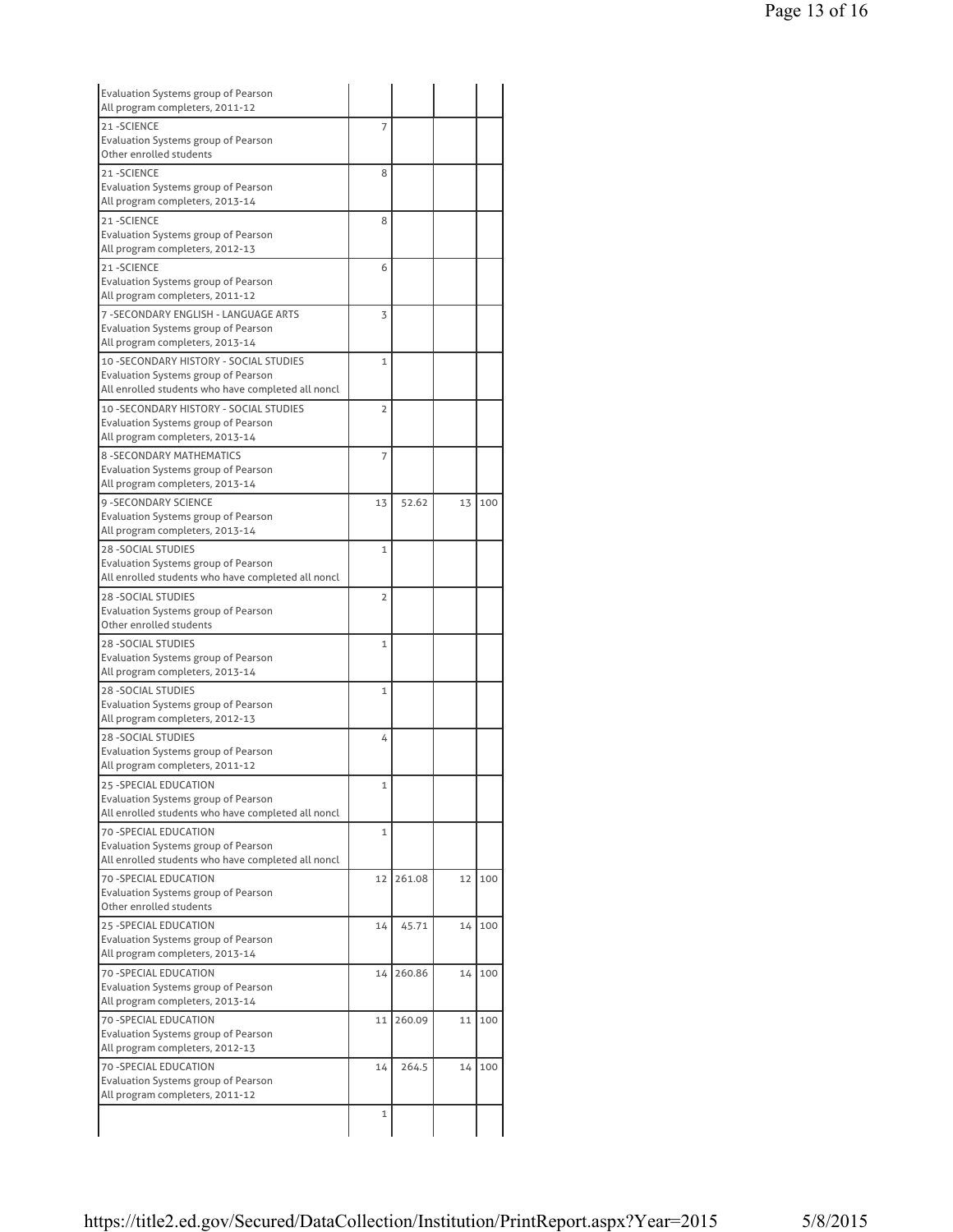| <b>Evaluation Systems group of Pearson</b><br>Other enrolled students                                                |                |  |  |
|----------------------------------------------------------------------------------------------------------------------|----------------|--|--|
| <b>32 - THEATRE ARTS</b><br>Evaluation Systems group of Pearson<br>All program completers, 2013-14                   | $\overline{2}$ |  |  |
| <b>32 - THEATRE ARTS</b><br><b>Evaluation Systems group of Pearson</b><br>All program completers, 2012-13            | $\overline{2}$ |  |  |
| 32 - THEATRE ARTS<br>Evaluation Systems group of Pearson<br>All program completers, 2011-12                          | 3              |  |  |
| 33 - VISUAL ARTS<br><b>Evaluation Systems group of Pearson</b><br>All enrolled students who have completed all noncl | $\mathbf{1}$   |  |  |
| 33 - VISUAL ARTS<br>Evaluation Systems group of Pearson<br>Other enrolled students                                   | $\mathbf{1}$   |  |  |
| 33 - VISUAL ARTS<br>Evaluation Systems group of Pearson<br>All program completers, 2013-14                           | $\mathbf{1}$   |  |  |
| 33 - VISUAL ARTS<br>Evaluation Systems group of Pearson<br>All program completers, 2012-13                           | $\mathbf{1}$   |  |  |
| 33 - VISUAL ARTS<br>Evaluation Systems group of Pearson<br>All program completers, 2011-12                           | $\mathbf{1}$   |  |  |
| 2005 - WPT FRENCH<br>American Council on the Teaching of Foreign Langua<br>All program completers, 2012-13           | $\mathbf{1}$   |  |  |
| 2005 - WPT FRENCH<br>American Council on the Teaching of Foreign Langua<br>All program completers, 2011-12           | $\mathbf{1}$   |  |  |
| 2006 - WPT GERMAN<br>American Council on the Teaching of Foreign Langua<br>All program completers, 2012-13           | $\mathbf{1}$   |  |  |
| 2015 - WPT SPANISH<br>American Council on the Teaching of Foreign Langua<br>Other enrolled students                  | $\mathbf{1}$   |  |  |
| 2015 - WPT SPANISH<br>American Council on the Teaching of Foreign Langua<br>All program completers, 2012-13          | $\mathbf{1}$   |  |  |
| 2015 - WPT SPANISH<br>American Council on the Teaching of Foreign Langua<br>All program completers, 2011-12          | $\mathbf{1}$   |  |  |

### Section III Summary Pass Rates

| Group                                              | Number Number   Pass<br>taking<br>tests | passing<br>tests | rate<br>% |
|----------------------------------------------------|-----------------------------------------|------------------|-----------|
| All enrolled students who have completed all noncl | 4                                       |                  |           |
| Other enrolled students                            | 70                                      | 69               | 99        |
| All program completers, 2013-14                    | 86                                      | 86               | 100       |
| All program completers, 2012-13                    | 50                                      | 50               | 100       |
| All program completers, 2011-12                    | 59                                      | 59               | 100       |

### Section IV Low-Performing

Provide the following information about the approval or accreditation of your teacher preparation program.

Is your teacher preparation program currently approved or accredited? Yes

If yes, please specify the organization(s) that approved or accredited your program: State NCATE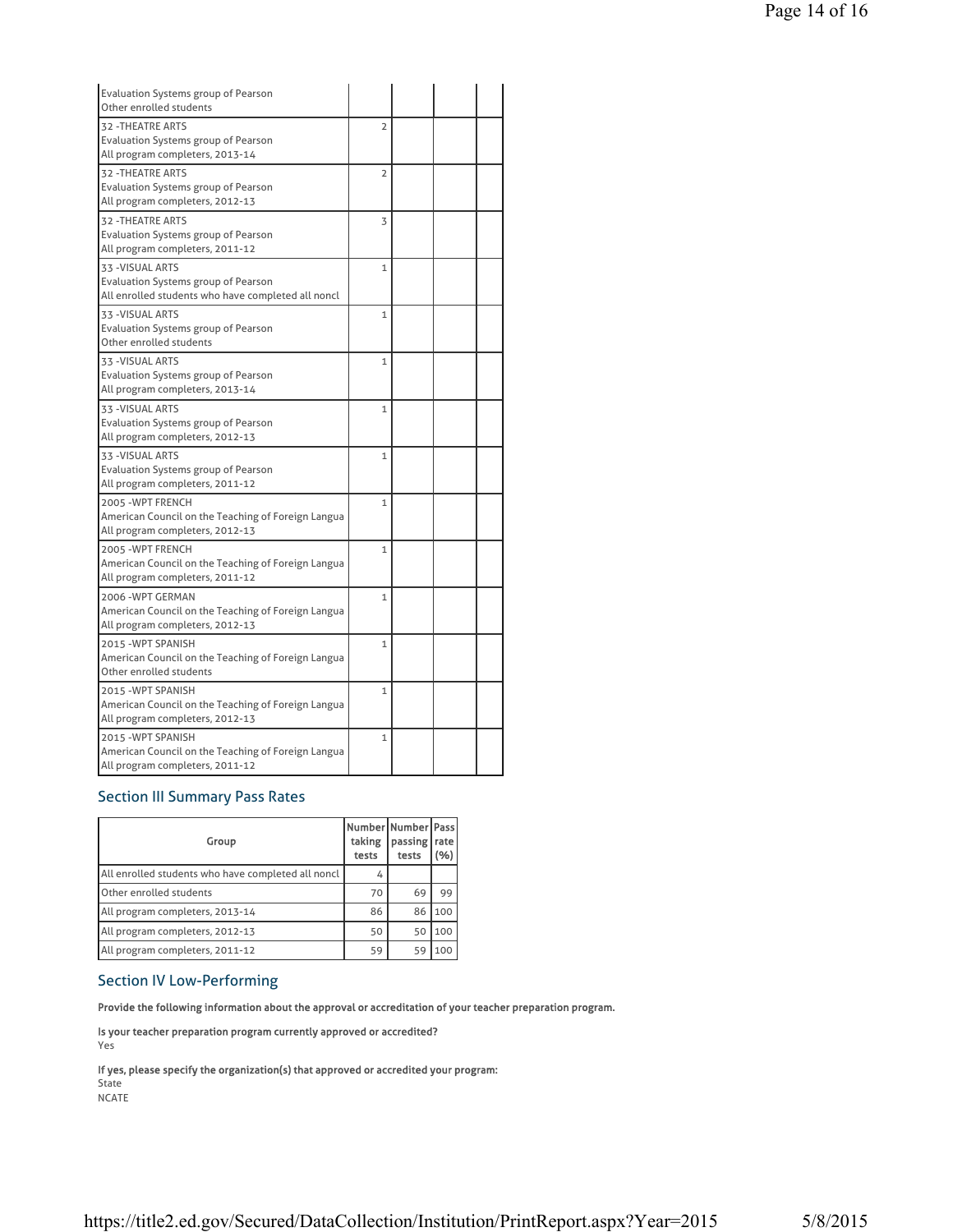## $N<sub>0</sub>$

### Section V Use of Technology

Provide the following information about the use of technology in your teacher preparation program. Please note that choosing 'yes' indicates that your teacher preparation program would be able to provide evidence upon request.

y p p g y g y g y ( p 7( ) ) ) ) ) ) ) ) ) ( p 7( ) ) ) ( p 7( ) ) ( p 7( ) ) ( p 7( ) ) ( p 7( ) ( p 7( ) ( p

Does your program prepare teachers to:

- integrate technology effectively into curricula and instruction
- Yes Yes
- use technology effectively to collect data to improve teaching and learning
- use technology effectively to manage data to improve teaching and learning
- Yes
- use technology effectively to analyze data to improve teaching and learning Yes

Provide a description of the evidence that your program uses to show that it prepares teachers to integrate technology effectively into curricula and instruction, and to use technology effectively to collect, manage, and analyze data in order to improve teaching and learning for the purpose of increasing student academic achievement. Include a description of the evidence your program uses to show that it prepares teachers to use the principles of universal design for learning, as applicable. Include planning activities and a timeline if any of the four elements listed above are not currently in place.

We expect our candidates to use technology throughout their program. They are involved in using a variety of technologies to complete their work for courses. These include search engines, various blogging tools, word processors, spreadsheets, discussion groups, listserves, and a variety of other web 2.0 and computer-based technologies.

Our faculty also model the incorporation of various technologies into coursework. As mentioned above, students are regularly engaged in assignments that require them to use technology. They also see technology used on a regular basis. Document projectors, Internet projections, a variety of animations, as well as smartboards, and other technologies are routinely used in classes they take.

In addition, our candidates are also required to incorporate a variety of technology into their lessons. This is tracked through the lesson planning form and the university supervisor makes sure that the use is appropriate for their student teaching placement.

Since our students take many of their courses while embedded in the internship placement, they have an immediate opportunity to apply the technology they use in completing university coursework as well as what they are taught in their specific technology course.

### Section VI Teacher Training

Provide the following information about your teacher preparation program. Please note that choosing 'yes' indicates that your teacher preparation program would be able to provide evidence upon request.

Does your program prepare general education teachers to:

- teach students with disabilities effectively
- Yes
- participate as a member of individualized education program teams Yes
- teach students who are limited English proficient effectively
- Yes

Provide a description of the evidence your program uses to show that it prepares general education teachers to teach students with disabilities effectively, including training related to participation as a member of individualized education program teams, as defined in section 614(d)(1)(B) of the *Individuals with* Disabilities Education Act, and to effectively teach students who are limited English proficient. Include planning activities and a timeline if any of the three elements listed above are not currently in place.

There are several classes that incorporate training on differentiated instruction for students. This would include students with disabilities as well as students who have limited English proficiency. In addition, there is a separate class that deals specifically with how to work effectively with the rest of the building/district team to meet the needs of students with disabilities through participation in an IEP team.

In addition to the integrated focus in the Alternate Routes to Certification program, all students are required to take EDSP 6644 Educating Exceptional Students to help ensure that our students are well prepared to work with students with disabilities.

#### Does your program prepare special education teachers to:

- teach students with disabilities effectively
- Yes
- participate as a member of individualized education program teams
- Yes
- teach students who are limited English proficient effectively
- Yes

Provide a description of the evidence your program uses to show that it prepares special education teachers to teach students with disabilities effectively, including training related to participation as a member of individualized education program teams, as defined in section 614(d)(1)(B) of the *Individuals with* Disabilities Education Act, and to effectively teach students who are limited English proficient. Include planning activities and a timeline if any of the three elements listed above are not currently in place.